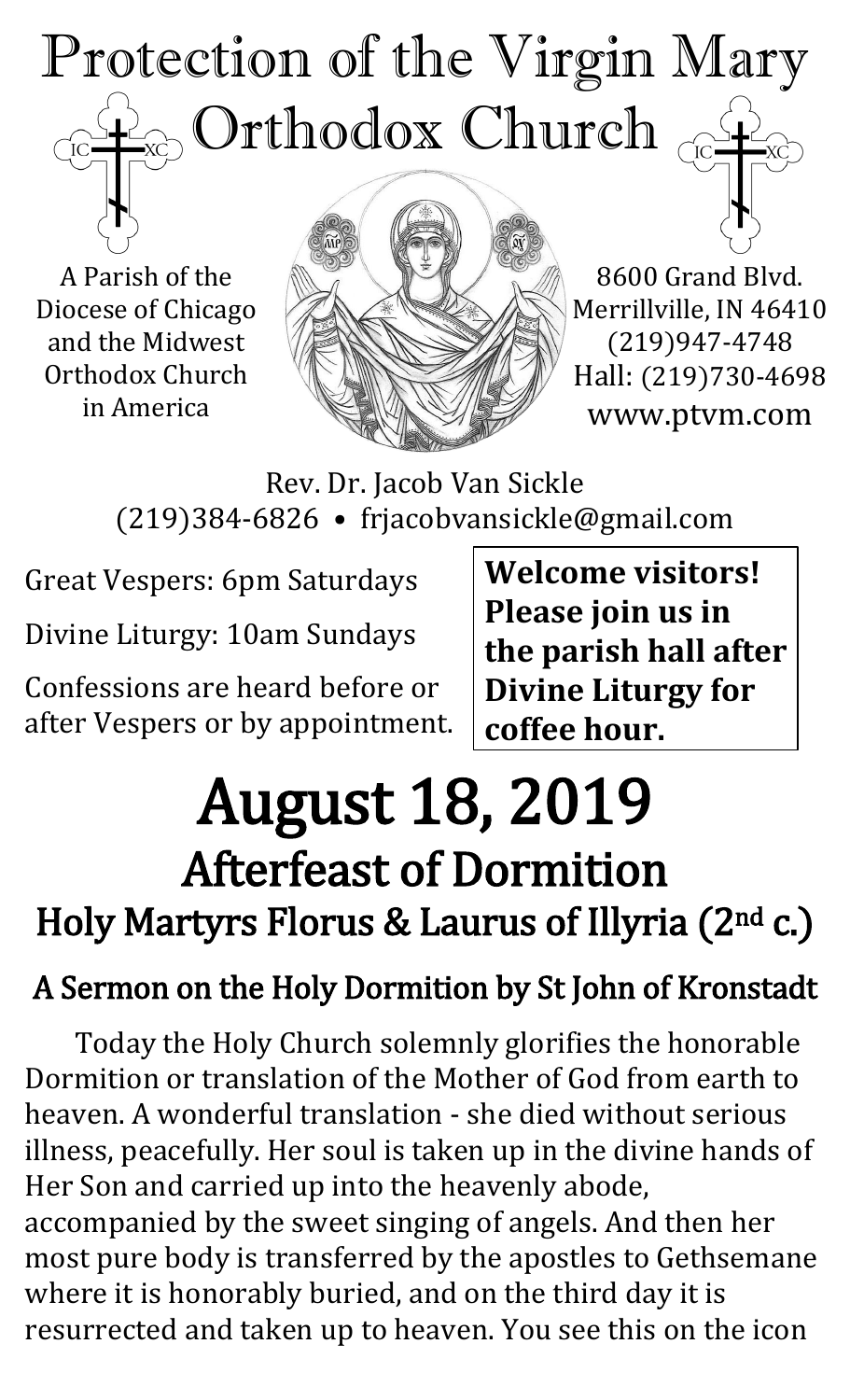of the Dormition of the Theotokos. On it is represented the life-bearing body of the Theotokos laying on a bier, surrounded by the apostles and hierarchs, and in the center of the icon the Lord holding in His hands the most pure soul of the Theotokos. The translation of the Mother of God is a paradigm of the translation in general of the souls of Christians to the other world.

We say that our dead have "fallen asleep" or "passed away." What does this mean? This means that for the true Christian there is no death. Death was conquered by Christ on the cross. But there is a translation, i.e, a rearrangement of his condition. His soul is in another place, in another age, in another world beyond the grave, eternal, without end. That is what is meant by "falling asleep". It is as if it were a temporary dream after which, by the voice of the Lord and the fearful yet wonderful trumpet of the Archangel, all the dead shall live and come forth each to his place: either to the resurrection of life or to the resurrection of condemnation. This is what the Christian means by translation. We should be ready for this translation, for the day of the general resurrection and judgment.

This preparation for the meeting of the heavenly King before the dread judgment seat after death is essentially the person's preparation throughout the whole of his life. This preparation means a change in all his thoughts, and the moral change of all his being, so that the whole man would be pure and white as snow, washing clean everything that defiles the body and spirit, so that he is adorned with every virtue: repentance, meekness, humility, gentleness, simplicity, chastity, mercifulness, abstention, spiritual contemplation, and burning love for God and neighbor.

Our preparation for meeting the heavenly King, and for the inheritance of eternal life in heaven, should consist of these things. The heavenly King desires souls adorned with immutable virtue, souls prepared so that the Very Lord Himself could abide in them. Do not marvel that the Very Lord wants to live in us. In fact, the human soul is more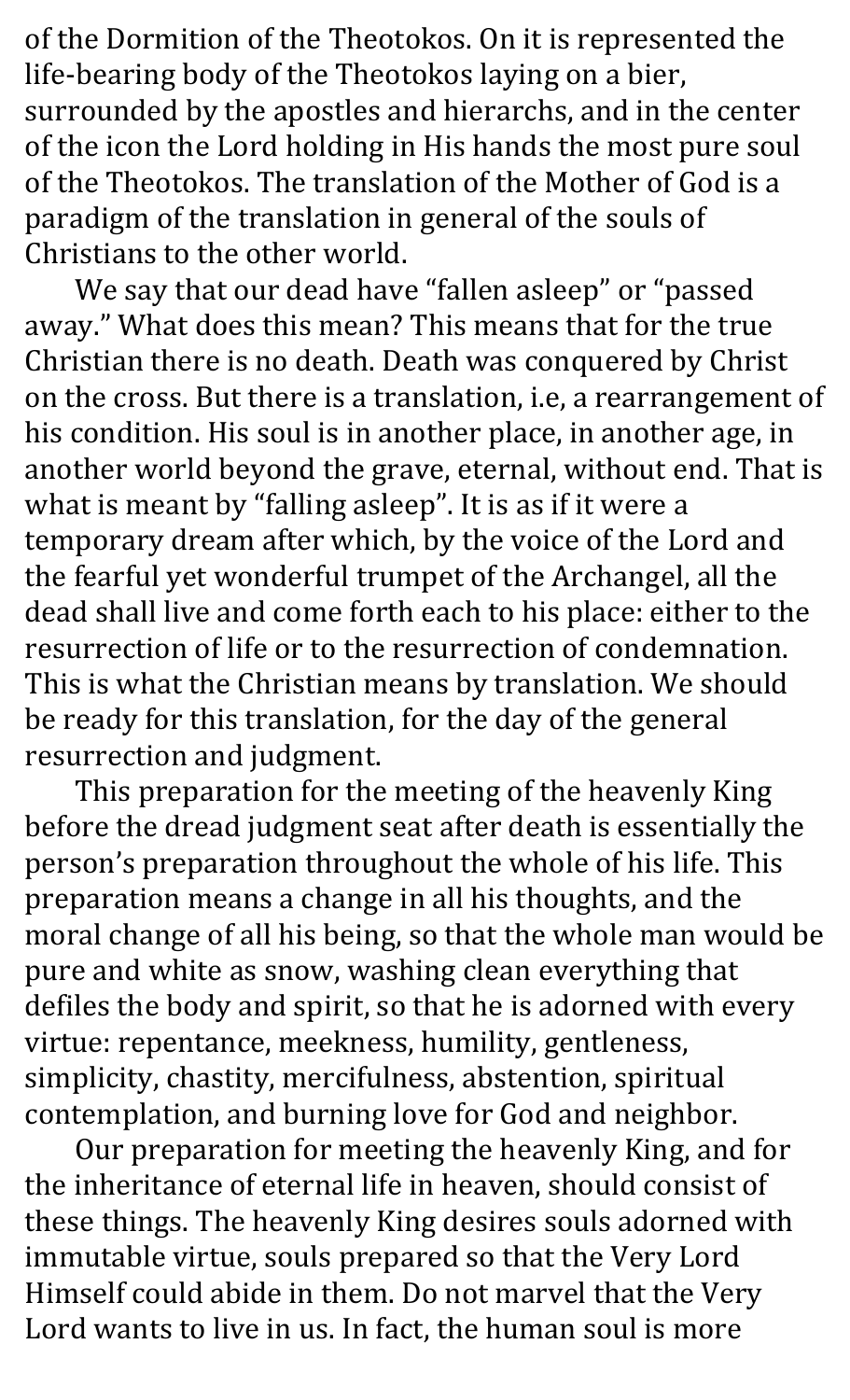spacious than the heavens and the earth, for it exists in the image of God. And if one removes sins from the soul, the Lord of all will settle in it and will fill it with Himself. "We will come to him and make our dwelling with him" (John 14:23), says the Lord about the souls who love Him.

And so, the Mother of God, who is adorned with every virtue and translated to the heavenly kingdom, to Her Son and God, proclaims to each and every one of us to prepare our souls to be the dwelling place of the Lord, to repent continually, and to adorn our souls with Christian virtue, so that at our death we also may have a good answer at the dread judgment seat of Christ. Amen.

## HYMNS OF THE DAY

#### Tone 8 – Resurrectional Troparion

You descended from on high, O Merciful One! You accepted the three day burial to free us from our sufferings!// O Lord, our Life and Resurrection, glory to You!

## Tone 1 – Troparion of Dormition

In giving birth you preserved your virginity. In falling asleep you did not forsake the world, O Theotokos. You were translated to life O Mother of Life,// and by your prayers you deliver our souls from death.

#### Tone 4 – Troparion for Sts Florus & Laurus

Let us praise as is meet, you **faithful**, the most comely, radiant and divinely wise martyrs: Most blessed Florus and all venerable Laurus, who proclaimed to all the uncreated Trinity. Suffering unto **bloodshed**, they were adorned with brilliant crowns.// Entreat Christ our God to save our souls!

## Tone 8 – Resurrectional Kontakion

By rising from the tomb You raised the dead and resurrected Adam. Eve exults in Your Resurrection,//

and the world celebrates Your rising from the dead, O greatly Merciful One!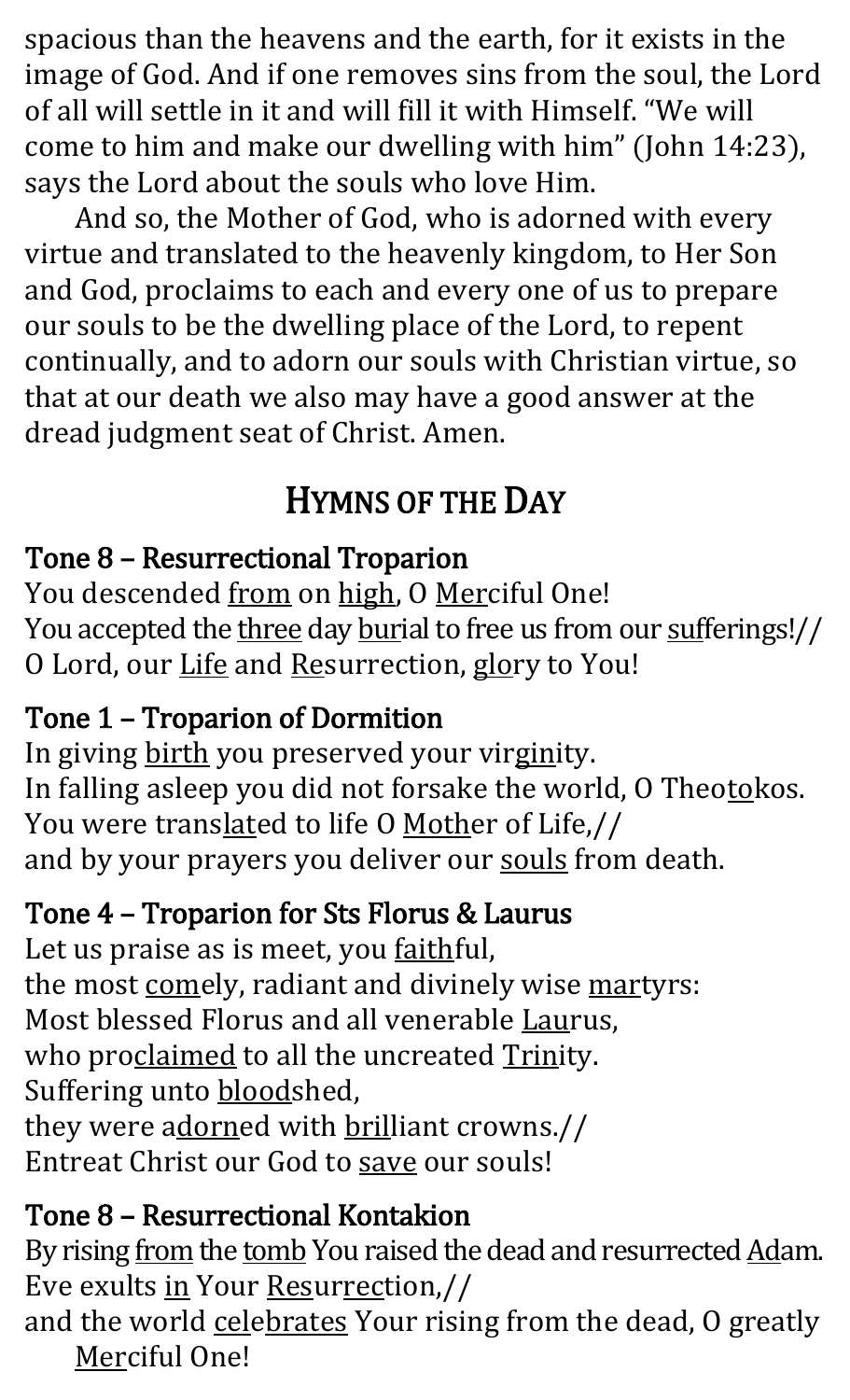#### Tone 3 – Patronal Kontakion

Today the Virgin stands in the midst of the Church, And with choirs of saints she invisibly prays to God for us. Angels and bishops worship.

Apostles and prophets rejoice together,// Since for our sake she prays to the eternal God.

#### Tone 2 – Kontakion of Dormition

Neither the tomb, nor death, could hold the Theotokos, who is constant in prayer and our firm hope in her intercessions. For being the Mother of Life,//

she was translated to life by the One Who dwelt in her virginal womb.

## SCRIPTURE READINGS

#### Tone 8 – Resurrectional Prokeimenon (Psalm 75)

Pray and make your vows before the Lord, our God! v. In Judah God is known; His name is great in Israel!

Tone 3 – Dormition Prokeimenon (Song of the Theotokos) My soul magnifies the Lord, and my spirit rejoices in God my Savior!

#### Epistle: 1 Corinthians 3.9-17

Brethren: We are God's fellow workers; you are God's field, you are God's building. According to the grace of God which was given to me, as a wise master builder I have laid the foundation, and another builds on it. But let each one take heed how he builds on it. For no other foundation can anyone lay than that which is laid, which is Jesus Christ.

Now if anyone builds on this foundation with gold, silver, precious stones, wood, hay, straw, each one's work will become clear; for the Day will declare it, because it will be revealed by fire; and the fire will test each one's work, of what sort it is. If anyone's work which he has built on it endures, he will receive a reward. If anyone's work is burned, he will suffer loss; but he himself will be saved, yet so as through fire. Do you not know that you are the temple of God and that the Spirit of God dwells in you? If anyone defiles the temple of God, God will destroy him. For the temple of God is holy, which temple you are.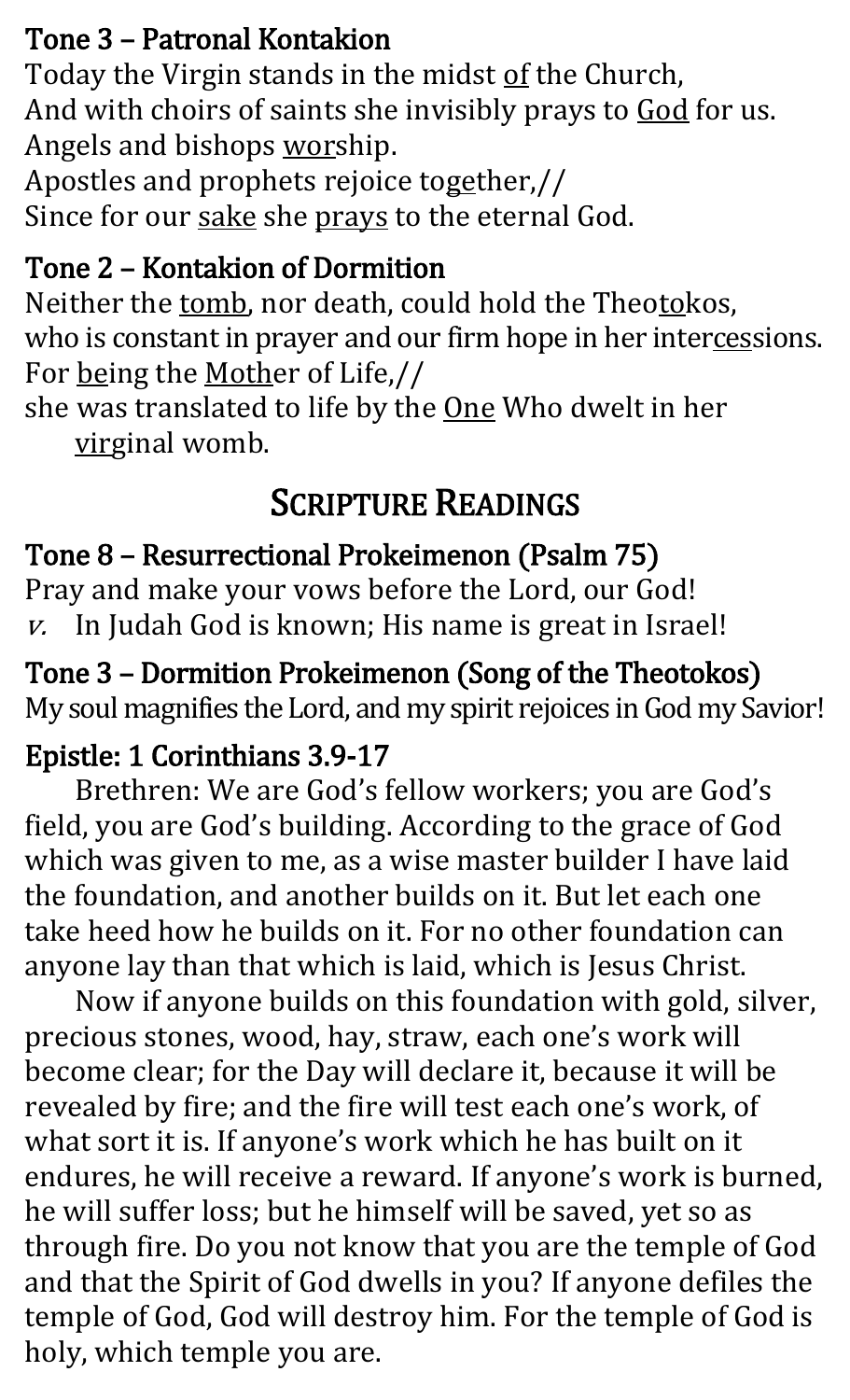#### Alleluia verses (Psalm 94)

- $v.$  Come, let us rejoice in the Lord! Let us make a joyful noise to God our Savior!
- $v.$  Let us come before His face with thanksgiving; let us make a joyful noise to Him with songs of praise!

## For Dormition: (Psalm 131)

v. Arise, O Lord, into Your resting place: You and the Ark of Your sanctification!

## Gospel: Matthew 14.22-34

At that time, Jesus made His disciples get into the boat and go before Him to the other side, while He sent the multitudes away. And when He had sent the multitudes away, He went up on the mountain by Himself to pray. Now when evening came, He was alone there. But the boat was now in the middle of the sea, tossed by the waves, for the wind was contrary.

Now in the fourth watch of the night Jesus went to them, walking on the sea. And when the disciples saw Him walking on the sea, they were troubled, saying, "It is a ghost!" And they cried out for fear.

But immediately Jesus spoke to them, saying, "Be of good cheer! It is I; do not be afraid."

And Peter answered Him and said, "Lord, if it is You, command me to come to You on the water."

So He said, "Come." And when Peter had come down out of the boat, he walked on the water to go to Jesus.

But when he saw that the wind was boisterous, he was afraid; and beginning to sink he cried out, saying, "Lord, save me!"

And immediately Jesus stretched out His hand and caught him, and said to him, "O you of little faith, why did you doubt?" And when they got into the boat, the wind ceased.

Then those who were in the boat came and worshiped Him, saying, "Truly You are the Son of God."

When they had crossed over, they came to the land of Gennesaret.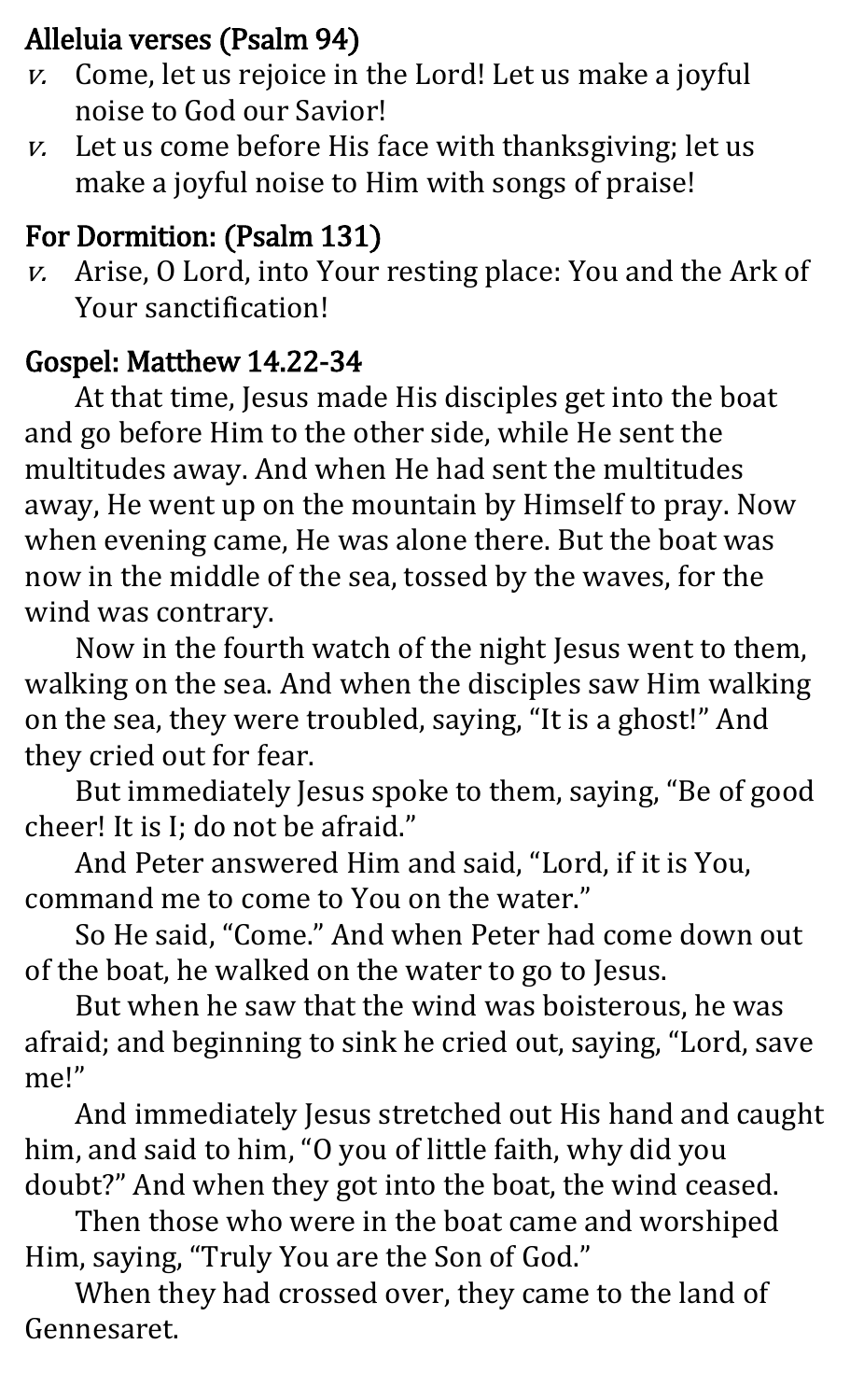## WE REMEMBER IN PRAYER

| N.Dep. Archpr. John Matusiak |                 | Alice Radivan                 |
|------------------------------|-----------------|-------------------------------|
| Protopr. George Havrila      |                 | <b>Ev.Mem.</b> Marian Havrila |
| <b>Michael Marchuk</b>       |                 | Anatol Meuch                  |
| Mary Ann Wysoki              |                 | Anthony Yuschak ('45)         |
| Health &                     | Adam            | Snezana                       |
| <b>Salvation:</b>            | <b>Brittany</b> | <b>Barbara</b>                |
| Mat. Anna                    | Jennifer        | Thomas                        |
| Archpr. Peter                | Lennox          | Carol                         |
| Pr. John                     | Laila           | Jessica                       |
| Pr. Christopher              | Paula           | Eduardo                       |
| Mat. Jennifer                | Alvin           | Christine                     |
| Andrew                       | Kenneth         | Tom                           |
| Gideon                       | Anna            | <b>Nicholas</b>               |
| Kevin                        | Justin          | <b>Natalie</b>                |
| Jon                          | Nika            | <b>Barbara</b>                |
| Tanya                        | Leo             | Kristin                       |
| Jovan                        | Melissa         | Linda                         |
| Julia                        | Jonathan        | Phyllis                       |
| Warren                       | Matthew         | Kay                           |
| Carol                        | Benjamin        | Fred                          |
| Tom                          | Shaun           | Larry                         |
| Elizabeth                    | Gail            | Rollie                        |
| Tina                         | Maria           |                               |

\*If you know someone who needs prayer, please give their name to Fr Jacob

## ANNOUNCEMENTS

Following coffee hour today, the O-Club will host an end-ofsummer parish picnic at the home of John and Mira Lukas. There will be swimming and games for the kids. The main course will be provided. Please bring a side dish.

Tonight @ 7pm Bishop Paul will be live online answering questions on the topic: Sex, Gender, and Identity. Watch and submit your questions at www.midwestfamily.org

For Bible Study this Wednesday please read Genesis 40-43.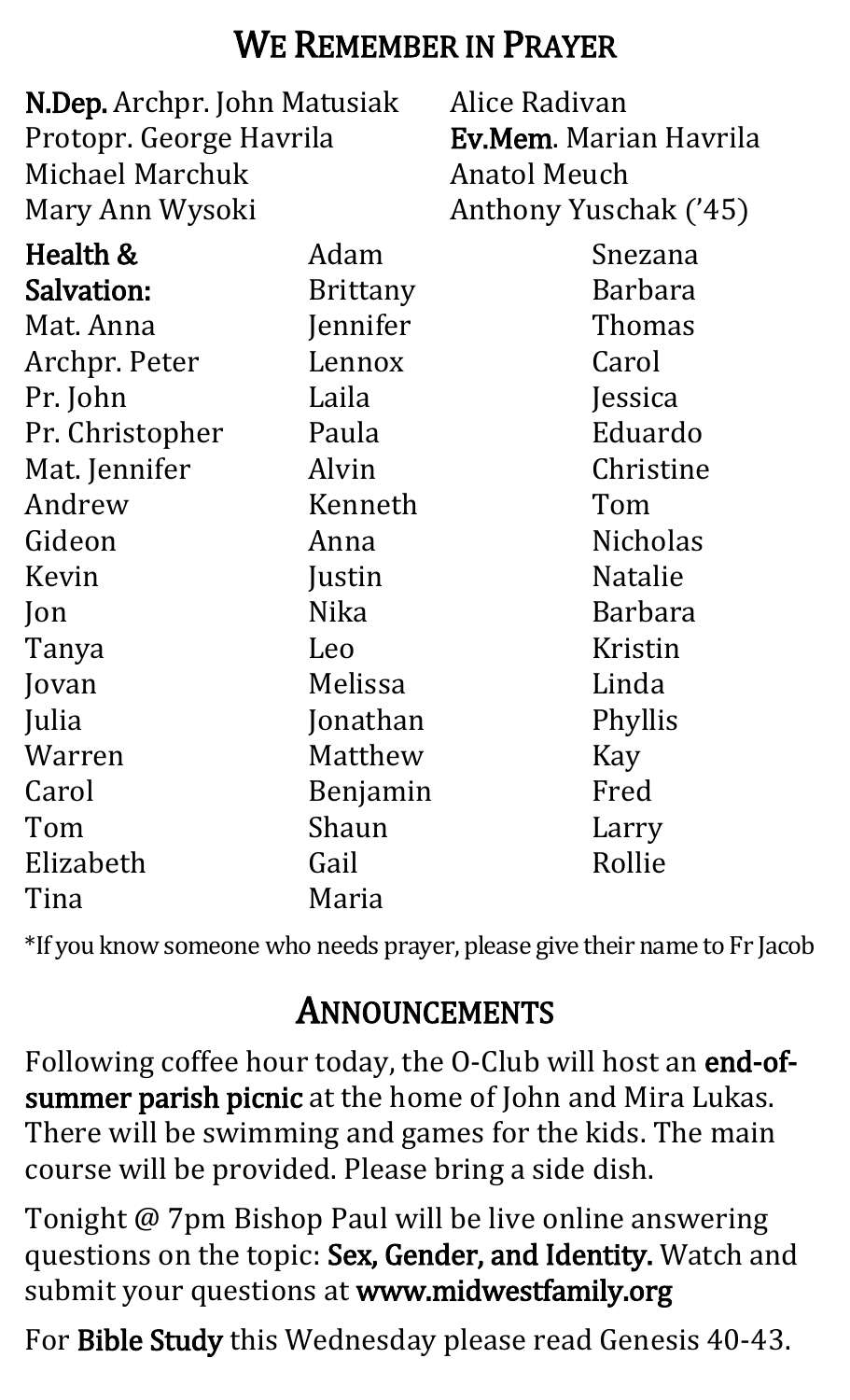This Saturday our parish is providing the meal for Feeding the Flock . Please see Valerie McMullan or Mary Ann Bertram if you are able to help on either Friday (prep) or Saturday.

The women's Sodality is canning peppers again this year. Reserve yours on the sign-up sheet in the narthex.

#### Mark your calendars:

Aug 18: Livestream with Bishop Paul @ 7pm

Aug 21: Bible Study @ 7pm

Aug 22: Faith Enrichment @ 10am

Aug 24: Feeding the Flock at 1<sup>st</sup> Presbyterian Church  $@$  11am

Aug 28: Vespers for the Beheading of John the Baptist @ 6pm

Aug 29: Divine Liturgy for the Beheading of John the Baptist at Descent of the Holy Ghost @ 10am

Sept 8: First day of Sunday School

Last week's offerings to the Lord: \$2,422

## Preparing for Tragedy A reflection by His Grace, our Bishop Paul

Once again last week we were stunned with the news of two incidents (two days in a row) of mass shootings in El Paso, Texas and Dayton, Ohio. I believe a total of 48 people were killed and many more wounded as result of these acts of gun violence. One can certainly understand how people would be afraid for their safety nowadays. These incidents can happen anywhere, anytime and in any place. There is a disagreement about how we prepare for these things. Some believe we need to allow people in places with concealed weapon permits, others think we need to ban certain kinds of weapons from being put in the hands of people who don't really need them or shouldn't have them. Another popular option is having various groups receive active shooter training (schools, churches, hotels, etc.)